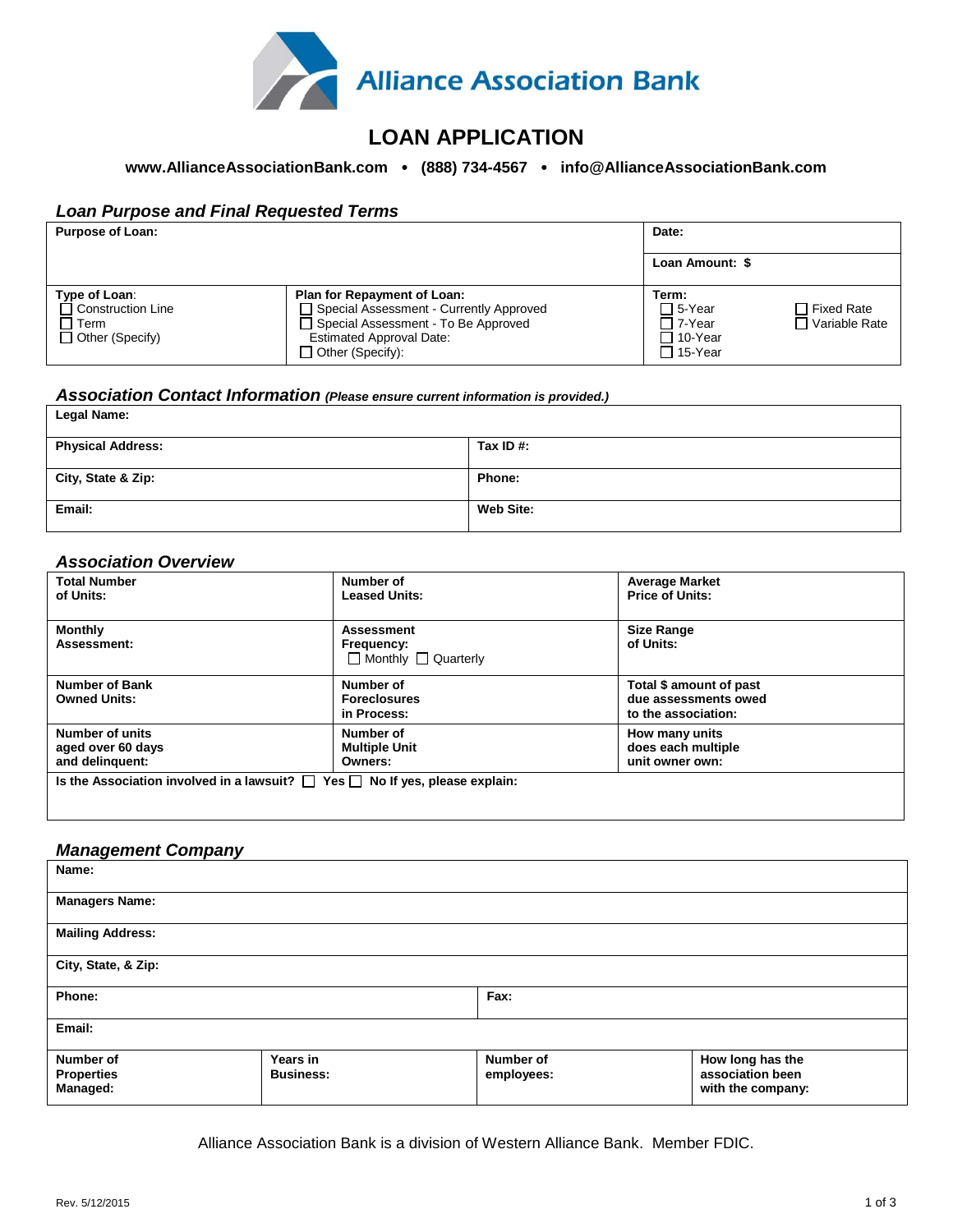### *Association President*

| Name:                |                       |
|----------------------|-----------------------|
| <b>Home Address:</b> |                       |
| City, State, & Zip:  |                       |
| Day Phone:           | <b>Evening Phone:</b> |
| Email:               |                       |

### *Association Insurance Firm*

| Name:                   |      |
|-------------------------|------|
| <b>Agent Name:</b>      |      |
|                         |      |
| <b>Mailing Address:</b> |      |
|                         |      |
| City, State, & Zip:     |      |
|                         |      |
| Phone:                  | Fax: |
|                         |      |
| Email:                  |      |
|                         |      |

### *Project Contractor*

| Name:                   |      |
|-------------------------|------|
| <b>Agent Name:</b>      |      |
| <b>Mailing Address:</b> |      |
| City, State, & Zip:     |      |
| Phone:                  | Fax: |
| Email:                  |      |

### *Architect / Engineer Overseeing Project*

| Name:                   |      |
|-------------------------|------|
| <b>Agent Name:</b>      |      |
| <b>Mailing Address:</b> |      |
| City, State, & Zip:     |      |
| Phone:                  | Fax: |
| Email:                  |      |

## **F***or Internal Underwriting Use Only (Application Receipt Confirmation)*

| Application Received Date:                   | Is the Application complete:   |       |
|----------------------------------------------|--------------------------------|-------|
| Application re-sent for missing information: | Complete application received: | Date: |
| Received by:                                 |                                |       |